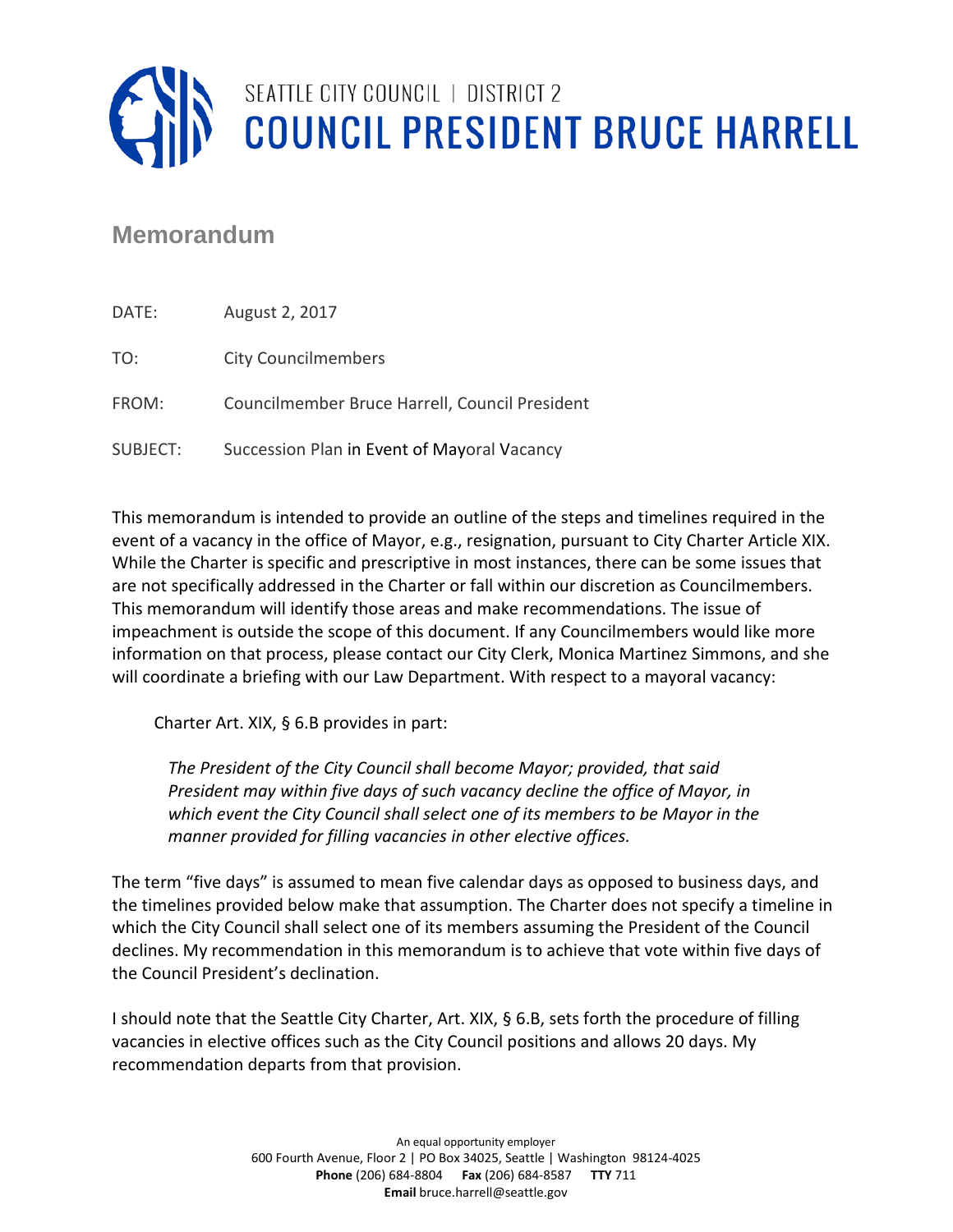City Councilmembers August 2, 2017 Page | 2

The public vote would utilize the process that we currently use for Special Full Council meetings, which requires notice and a public vote (similar to the process in which we approve bond sales). A majority vote of the Council voting on this matter prevails.

If either the Council President or the Councilmember elected to fill the vacancy assumes the Mayoral office, the issue of whether they can return to the office they left is addressed by the Law Department under a privileged attorney client document. In short, there does not seem to be Washington case law on this issue, and resolution of this question involves an interpretation as to whether a "vacancy" (as used under the Seattle City Charter Art. XIX, § 5) is created under such circumstance. Please contact the Law Department (Ms. Erica Franklin, Mr. Jeff Slayton and Mr. Carlton Seu) for a briefing on this issue if you need further clarification.

If a vacancy is created in a Councilmember position, Art. XIX, § 6.B, also sets forth the procedure for filling vacancies in other any other elective office such as Councilmember:

*The City Council shall, within twenty days thereafter, proceed to select by ballot a person to fill such vacancy, who shall possess the qualifications required for election to such office; such selection to be effective only upon the affirmative vote of a majority of all members of the City Council. If any elective office shall not be filled within twenty days after it becomes vacant, the City Council shall meet and ballot at least once each day, excluding Saturdays, Sundays and legal holidays, until such vacancy has been filled.* 

| Scenario Timeline for Succession Plan Pursuant to City Charter Article XIX, § 6.B |                                                                                    |  |
|-----------------------------------------------------------------------------------|------------------------------------------------------------------------------------|--|
| <b>DAY</b>                                                                        |                                                                                    |  |
| <b>Mayoral Vacancy</b>                                                            |                                                                                    |  |
| Day 1                                                                             | Office of Mayor becomes vacant.                                                    |  |
| If Council President Accepts Office of Mayor                                      |                                                                                    |  |
| Day 2-6                                                                           | Council President accepts the office of Mayor within 5 days of the Mayor's         |  |
|                                                                                   | resignation.                                                                       |  |
| Day 7                                                                             | 20-day period begins for filling Council vacancy by Council ballot at Special Full |  |
|                                                                                   | Council meeting.                                                                   |  |
| Day 7                                                                             | Council President Pro Tem distributes the 20-day process timeline to Clerk and     |  |
|                                                                                   | Councilmembers for filling the Councilmember vacancy if the Council President      |  |
|                                                                                   | accepts Office of Mayor.                                                           |  |
|                                                                                   | (see attachment 1: Filling a Council vacancy)                                      |  |
| Day 27                                                                            | 20-day period concludes for filling Councilmember vacancy.                         |  |
| Day 28-                                                                           | Council President Pro Tem distributes 10-day process timeline to elect new         |  |
| 38                                                                                | Council President and draft three updated Resolutions: 1) relating to committee    |  |

This following outline is provided to serve as a procedural resource.

**Phone** (206) 684-8804 **Fax** (206) 684-8587 **TTY** 711

**Email** bruce.harrell@seattle.gov

An equal opportunity employer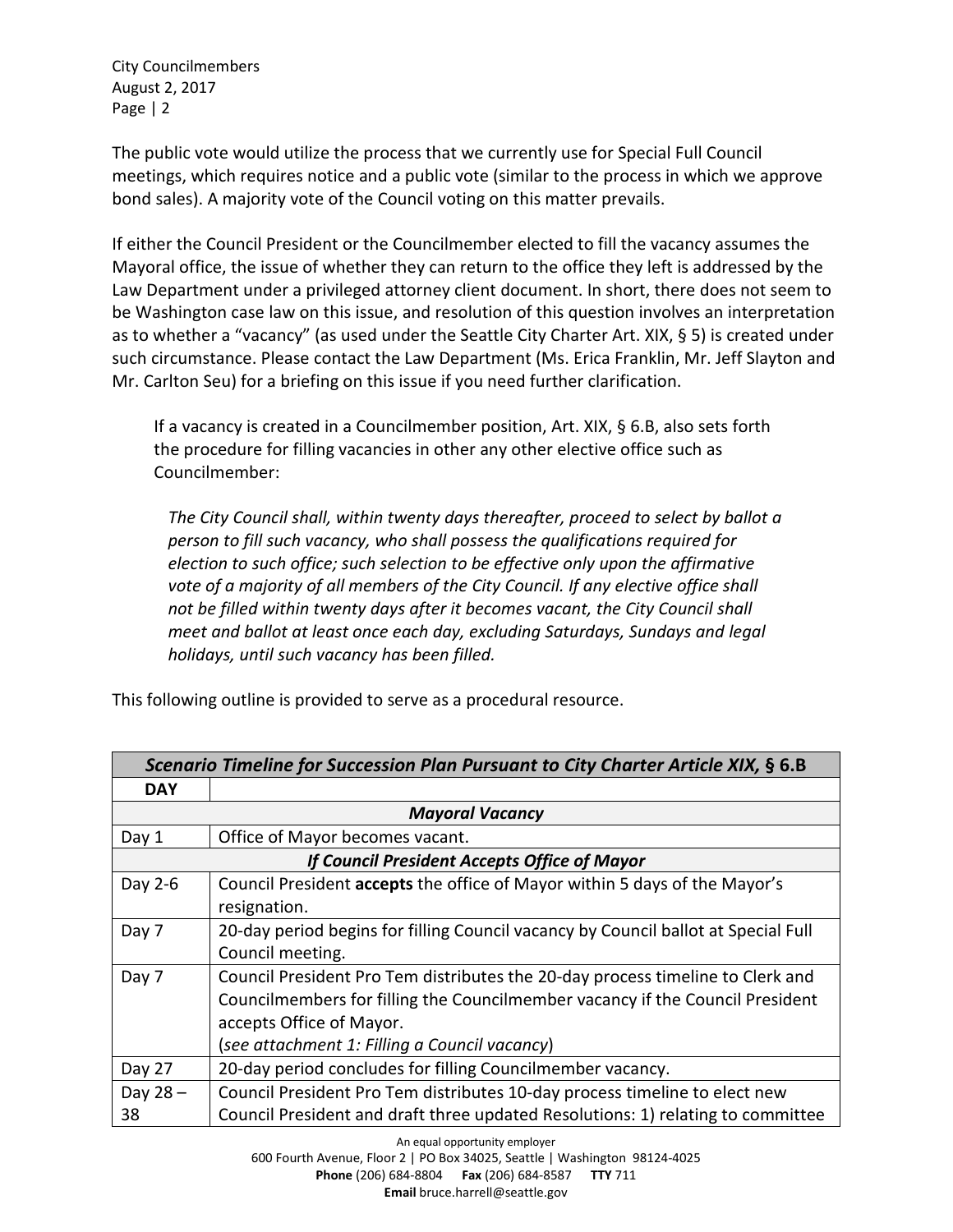|                                               | structure, membership, meeting times, and duties of the standing committees        |  |
|-----------------------------------------------|------------------------------------------------------------------------------------|--|
|                                               | of the Seattle City Council for the remainder of 2017; 2) monthly President Pro    |  |
|                                               | Tem of the City Council for the remainder of 2017; and 3) relating to Seattle City |  |
|                                               | Councilmember participation on King County Committees, Regional Committees,        |  |
|                                               | State Committees, and City of Seattle Committees for the remainder of 2017.        |  |
|                                               |                                                                                    |  |
| If Council President Declines Office of Mayor |                                                                                    |  |
| Day 7                                         | If Council President declines Office of Mayor, 5-day period begins for filling     |  |
|                                               | vacancy in Office of Mayor by Special Full Council meeting.                        |  |
| Day 7                                         | Council President distributes the 5-day process timeline to Clerk and              |  |
|                                               | Councilmembers for filling the Office of Mayor by Council ballot at Special Full   |  |
|                                               | Council meeting.                                                                   |  |
| Day 11                                        | Council elects Councilmember to fill Office of Mayor vacancy at Special Full       |  |
|                                               | Council meeting.                                                                   |  |
| Day 12                                        | Council President distributes the 20-day process timeline to Clerk and             |  |
|                                               | Councilmembers for filling the Councilmember vacancy. (see attachment 1:           |  |
|                                               | Filling a Council vacancy)                                                         |  |
| Day 12                                        | 20-day period begins for filling Council vacancy by Council ballot at Special Full |  |
|                                               | Council meeting.                                                                   |  |
| Day 32                                        | 20-day period concludes for filling Councilmember vacancy. Council shall meet      |  |
|                                               | and ballot at least once each day if vacancy is not filled within the 20 days.     |  |
| Day 33-43                                     | Council President distributes 10-day process timeline to draft three updated       |  |
|                                               | Resolutions: 1) relating to committee structure, membership, meeting times,        |  |
|                                               | and duties of the standing committees of the Seattle City Council for the          |  |
|                                               | remainder of 2017; 2) monthly President Pro Tem of the City Council for the        |  |
|                                               | remainder of 2017; and 3) relating to Seattle City Councilmember participation     |  |
|                                               | on King County Committees, Regional Committees, State Committees, and City         |  |
|                                               | of Seattle Committees for the remainder of 2017.                                   |  |

Please be advised the steps and timeline for filling a vacancy on the City Council are provided under separate memorandum in *attachment 1*.

*Attachment 1: Filling a Council Vacancy procedural timeline*